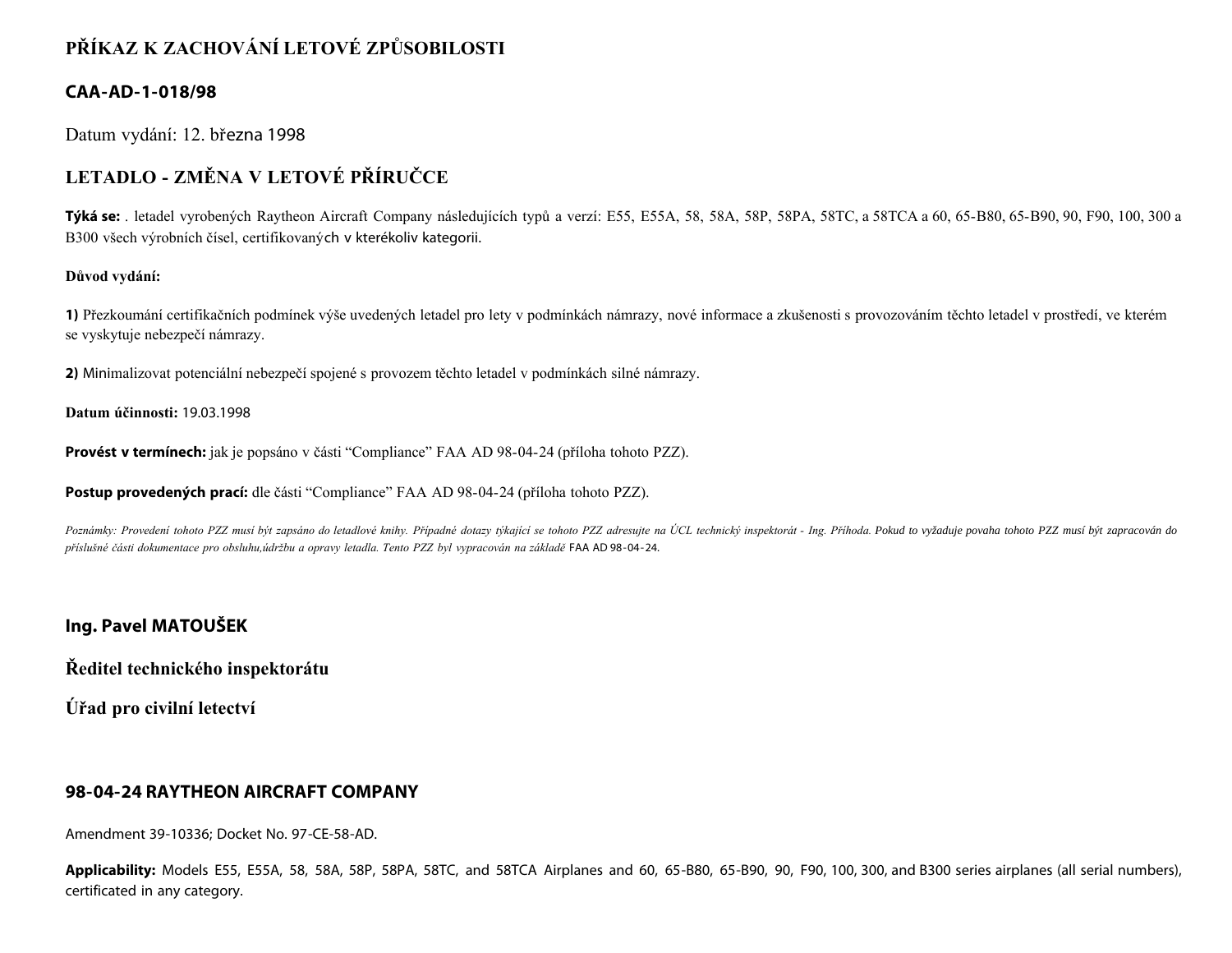NOTE 1: This AD applies to each airplane identified in the preceding applicability provision, regardless of whether it has been modified, altered, or repaired in the area subject to the requirements of this AD. For airplanes that have been modified, altered, or repaired so that the performance of the requirements of this AD is affected, the owner/operator must request approval for an alternative method of compliance in accordance with paragraph (d) of this AD. The request should include an assessment of the effect of the modification, alteration, or repair on the unsafe condition addressed by this AD; and, if the unsafe condition has not been eliminated, the request should include specific proposed actions to address it.

**Compliance:** Required as indicated, unless already accomplished.

To minimize the potential hazards associated with operating the airplane in severe icing conditions by providing more clearly defined procedures and limitations associated with such conditions, accomplish the following:

a. Within 30 days after the effective date of this AD, accomplish the requirements of paragraphs (a)(1) and (a)(2) of this AD.

NOTE 2: Operators should initiate action to notify and ensure that flight crewmembers are apprised of this change

(1)Revise the FAA-approved Airplane Flight Manual (AFM) by incorporating the following into the Limitations Section of the AFM. This may be accomplished by inserting a copy of this AD in the AFM.

### **"WARNING**

Severe icing may result from environmental conditions outside of those for which the airplane is certificated. Flight in freezing rain, freezing drizzle, or mixed icing conditions (supercooled liquid water and ice crystals) may result in ice build-up on protected surfaces exceeding the capability of the ice protection system, or may result in ice forming aft of the protected surfaces. This ice may not be shed using the ice protection systems, and may seriously degrade the performance and controllability of the airplane.

• During flight, severe icing conditions that exceed those for which the airplane is certificated shall be determined by the following visual cues. If one or more of these visual cues exists, immediately request priority handling from Air Traffic Control to facilitate a route or an altitude change to exit the icing conditions.

1.Unusually extensive ice accumulation on the airframe and windshield in areas not normally observed to collect ice.

2.Accumulation of ice on the upper surface of the wing, aft of the protected area.

- Accumulation of ice on the engine nacelles and propeller spinners farther aft than normally observed.
- Since the autopilot, when installed and operating, may mask tactile cues that indicate adverse changes in handling characteristics, use of the autopilot is prohibited when any of the visual cues specified above exist, or when unusual lateral trim requirements or autopilot trim warnings are encountered while the airplane is in icing conditions.
- All wing icing inspection lights must be operative prior to flight into known or forecast icing conditions at night. [NOTE: This supersedes any relief provided by the Master Minimum Equipment List (MMEL).]"

(2) Revise the FAA-approved AFM by incorporating the following into the Normal Procedures Section of the AFM. This may be accomplished by inserting a copy of this AD in the AFM

## **."THE FOLLOWING WEATHER CONDITIONS**

## **MAY BE CONDUCIVE TO SEVERE**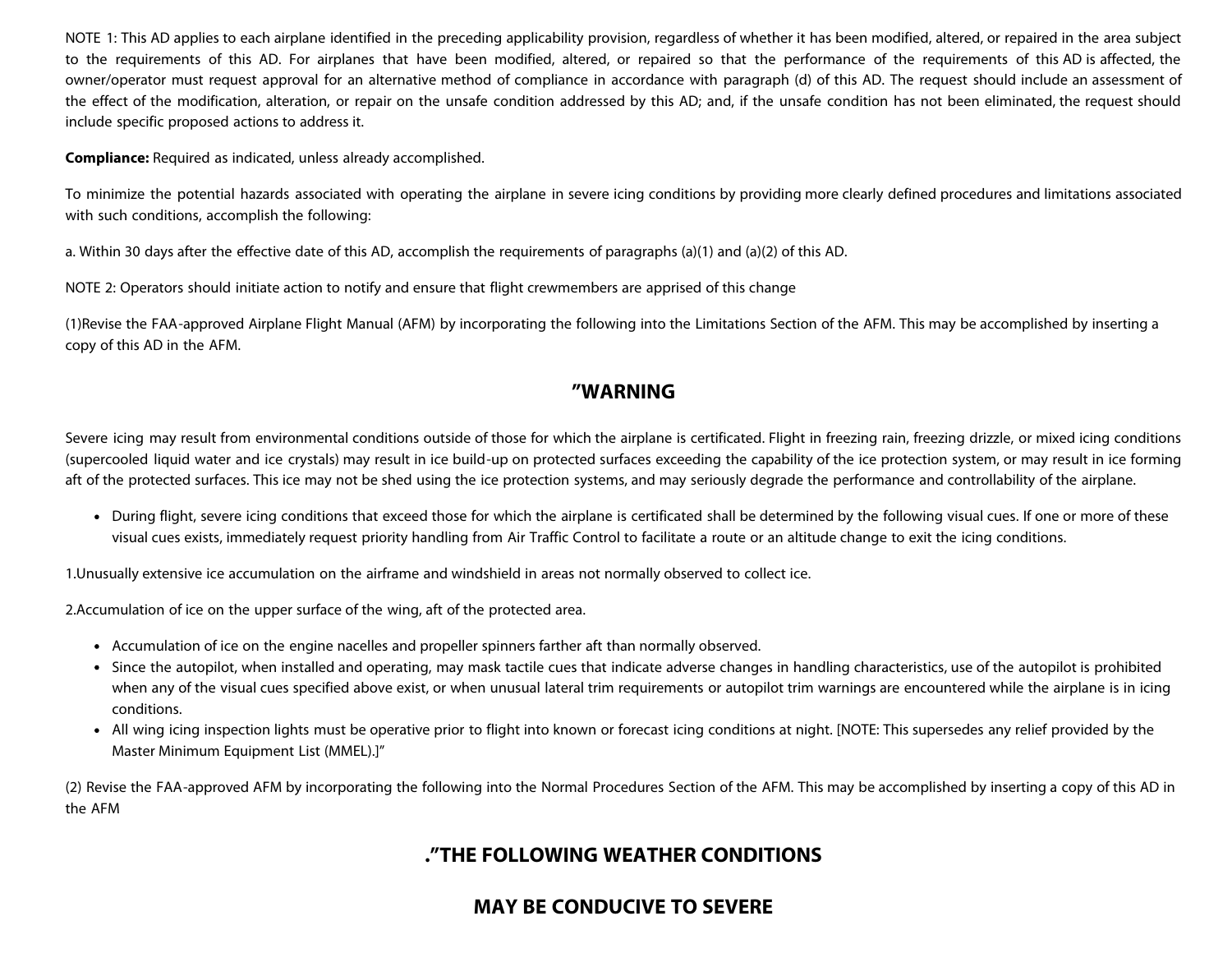# **IN-FLIGHT ICING:**

- Visible rain at temperatures below 0 degrees Celsius ambient air temperature.
- Droplets that splash or splatter on impact at temperatures below 0 degrees Celsius ambient air temperature.

# **PROCEDURES FOR EXITING**

## **THE SEVERE ICING ENVIRONMENT:**

These procedures are applicable to all flight phases from takeoff to landing. Monitor the ambient air temperature. While severe icing may form at temperatures as cold as -18 degrees Celsius, increased vigilance is warranted at temperatures around freezing with visible moisture present. If the visual cues specified in the Limitations Section of the AFM for identifying severe icing conditions are observed, accomplish the following:

- Immediately request priority handling from Air Traffic Control to facilitate a route or an altitude change to exit the severe icing conditions in order to avoid extended exposure to flight conditions more severe than those for which the airplane has been certificated.
- Avoid abrupt and excessive maneuvering that may exacerbate control difficulties.
- Do not engage the autopilot.
- If the autopilot is engaged, hold the control wheel firmly and disengage the autopilot.
- If an unusual roll response or uncommanded roll control movement is observed, reduce the angle-of-attack.
- Do not extend flaps when holding in icing conditions. Operation with flaps extended can result in a reduced wing angle-of-attack, with the possibility of ice forming on the upper surface further aft on the wing than normal, possibly aft of the protected area.
- If the flaps are extended, do not retract them until the airframe is clear of ice.
- Report these weather conditions to Air Traffic Control."
- a. Incorporating the AFM revisions, as required by this AD, may be performed by the owner/operator holding at least a private pilot certificate as authorized by section 43.7 of the Federal Aviation Regulations (14 CFR 43.7), and must be entered into the aircraft records showing compliance with this AD in accordance with section 43.9 of the Federal Aviation Regulations (14 CFR 43.9).
- b. Special flight permits may be issued in accordance with sections 21.197 and 21.199 of the Federal Aviation Regulations (14 CFR 21.197 and 21.199) to operate the airplane to a location where the requirements of this AD can be accomplished.
- c. An alternative method of compliance or adjustment of the compliance time that provides an equivalent level of safety may be approved by the Manager, Small Airplane Directorate, FAA, 1201 Walnut, suite 900, Kansas City, Missouri 64106. The request shall be forwarded through an appropriate FAA Maintenance Inspector, who may add comments and then send it to the Manager, Small Airplane Directorate.

NOTE 3: Information concerning the existence of approved alternative methods of compliance with this AD, if any, may be obtained from the Small Airplane Directorate.

- d. All persons affected by this directive may examine information related to this AD at the FAA, Central Region, Office of the Regional Counsel, Room 1558, 601 E. 12<sup>th</sup> Street, Kansas City, Missouri 64106.
- e. This amendment (39-10339) becomes effective on March 13, 1998.